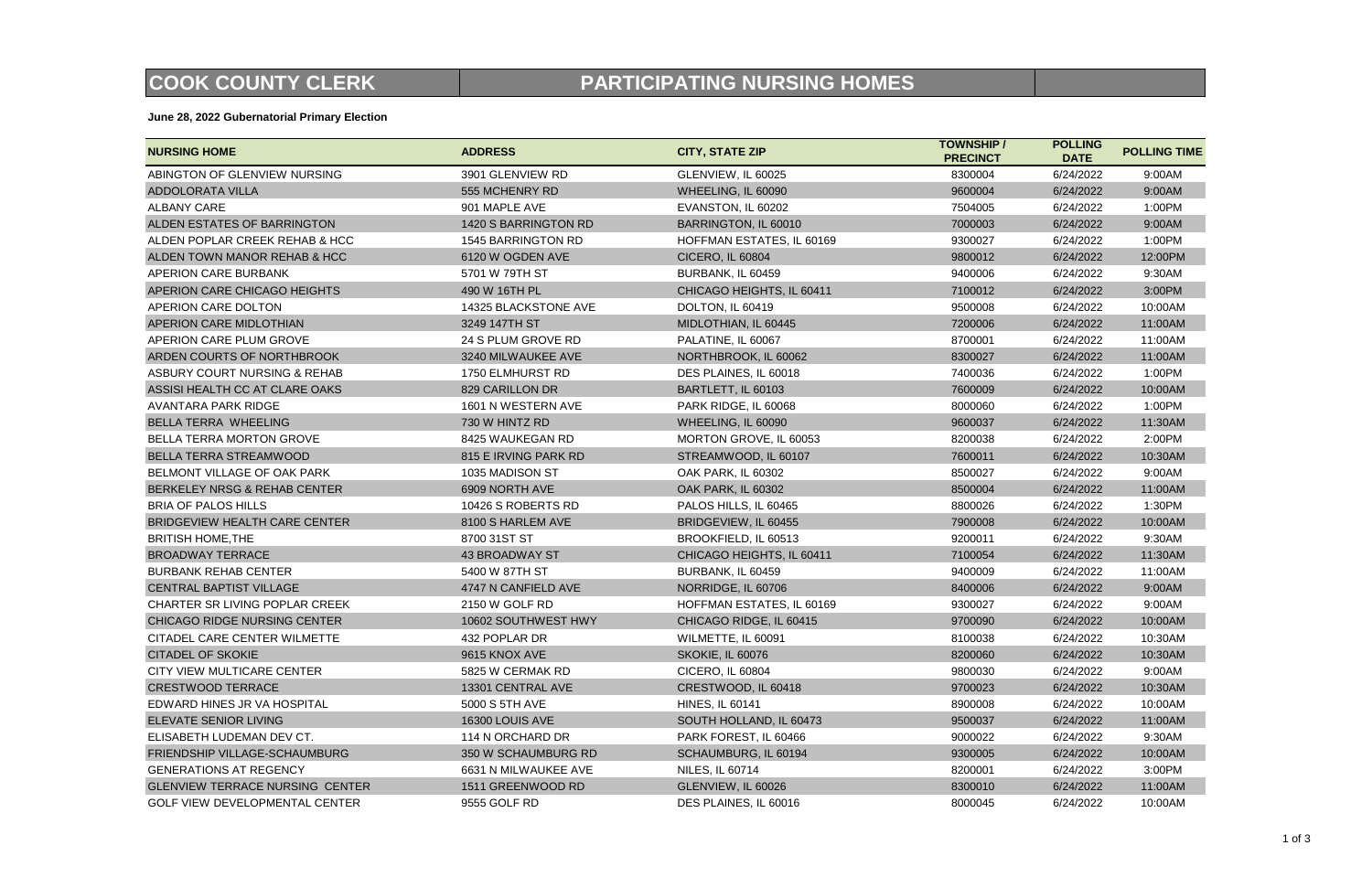**June 28, 2022 Gubernatorial Primary Election**

## **COOK COUNTY CLERK PARTICIPATING NURSING HOMES**

| <b>TOWNSHIP</b> /<br><b>PRECINCT</b> | <b>POLLING</b><br><b>DATE</b> | <b>POLLING TIME</b> |
|--------------------------------------|-------------------------------|---------------------|
| 9600001                              | 6/24/2022                     | 10:00AM             |
| 7503004                              | 6/24/2022                     | 9:30AM              |
| 8200001                              | 6/24/2022                     | 1:30PM              |
| 8300055                              | 6/24/2022                     | 12:00PM             |
| 9500102                              | 6/24/2022                     | 9:30AM              |
| 8800018                              | 6/24/2022                     | 9:00AM              |
| 8700012                              | 6/24/2022                     | 2:00PM              |
| 7900012                              | 6/24/2022                     | 10:00AM             |
| 8000007                              | 6/24/2022                     | 10:30AM             |
| 7700003                              | 6/24/2022                     | 10:30AM             |
| 9700090                              | 6/24/2022                     | 9:30AM              |
| 8600001                              | 6/24/2022                     | 1:00PM              |
| 8200060                              | 6/24/2022                     | 10:00AM             |
| 8200029                              | 6/24/2022                     | 9:30AM              |
| 7200037                              | 6/24/2022                     | 10:30AM             |
| 7400014                              | 6/24/2022                     | 10:00AM             |
| 9300070                              | 6/24/2022                     | 9:00AM              |
| 9500118                              | 6/24/2022                     | 9:00AM              |
| 9700026                              | 6/24/2022                     | 1:00PM              |
| 8800030                              | 6/24/2022                     | 10:00AM             |
| 7501004                              | 6/24/2022                     | 11:00AM             |
| 7900007                              | 6/24/2022                     | 1:00PM              |
| 7900038                              | 6/24/2022                     | 10:00AM             |
| 8000069                              | 6/24/2022                     | 2:00PM              |
| 8500023                              | 6/24/2022                     | 9:30AM              |
| 9700023                              | 6/24/2022                     | 11:00AM             |
| 7200031                              | 6/24/2022                     | 10:00AM             |
| 8300052                              | 6/24/2022                     | 9:00AM              |
| 8000086                              | 6/24/2022                     | 11:00AM             |
| 8000083                              | 6/24/2022                     | 10:30AM             |
| 7800015                              | 6/24/2022                     | 10:00AM             |
| 7900051                              | 6/24/2022                     | 2:00PM              |
| 9200006                              | 6/24/2022                     | 10:30AM             |
| 8200060                              | 6/24/2022                     | 9:00AM              |
| 9500107                              | 6/24/2022                     | 10:30AM             |
| 7100034                              | 6/24/2022                     | 2:00PM              |
| 8900049                              | 6/24/2022                     | 2:00PM              |
| 7501002                              | 6/24/2022                     | 11:00AM             |
| 9500056                              | 6/24/2022                     | 2:00PM              |

| <b>NURSING HOME</b>                        | <b>ADDRESS</b>         | <b>CITY, STATE ZIP</b>      | <b>TOWNSHIP /</b><br><b>PRECINCT</b> | <b>POLLING</b><br><b>DATE</b> | <b>POLLING TI</b> |
|--------------------------------------------|------------------------|-----------------------------|--------------------------------------|-------------------------------|-------------------|
| <b>GREEK AMERICAN REHAB &amp; CARE CTR</b> | 220 N 1ST ST           | WHEELING, IL 60090          | 9600001                              | 6/24/2022                     | 10:00AM           |
| <b>GREENWOOD CARE</b>                      | 1406 CHICAGO AVE       | EVANSTON, IL 60201          | 7503004                              | 6/24/2022                     | 9:30AM            |
| <b>GROSSE POINTE MANOR</b>                 | 6601 W TOUHY AVE       | <b>NILES, IL 60714</b>      | 8200001                              | 6/24/2022                     | 1:30PM            |
| GROVE OF NORTHBROOK, THE                   | 263 SKOKIE BLVD        | NORTHBROOK, IL 60062        | 8300055                              | 6/24/2022                     | 12:00PM           |
| HEATHER HEALTHCARE CENTER                  | 15600 HONORE AVE       | <b>HARVEY, IL 60426</b>     | 9500102                              | 6/24/2022                     | 9:30AM            |
| <b>HICKORY NURSING PAVILION</b>            | 9246 S ROBERTS RD      | HICKORY HILLS, IL 60457     | 8800018                              | 6/24/2022                     | 9:00AM            |
| <b>INVERNESS HEALTH &amp; REHAB</b>        | 1800 W COLONIAL PKWY   | INVERNESS, IL 60067         | 8700012                              | 6/24/2022                     | 2:00PM            |
| KING BRUWAERT HOUSE                        | 6101 S COUNTY LINE RD  | BURR RIDGE, IL 60527        | 7900012                              | 6/24/2022                     | 10:00AM           |
| LEE MANOR REHABILITATION AND NURSING       | 1301 LEE ST            | DES PLAINES, IL 60018       | 8000007                              | 6/24/2022                     | 10:30AM           |
| LEMONT NURSING AND REHAB CENTER            | 12450 WALKER RD        | <b>LEMONT, IL 60439</b>     | 7700003                              | 6/24/2022                     | 10:30AM           |
| LEXINGTON OF CHICAGO RIDGE                 | 10300 SOUTHWEST HWY    | CHICAGO RIDGE, IL 60415     | 9700090                              | 6/24/2022                     | 9:30AM            |
| LEXINGTON OF ORLAND PARK                   | 14601 JOHN HUMPHREY DR | ORLAND PARK, IL 60462       | 8600001                              | 6/24/2022                     | 1:00PM            |
| LIEBERMAN CENTER FOR HEALTH & REHAB        | 9700 GROSS POINT RD    | SKOKIE, IL 60076            | 8200060                              | 6/24/2022                     | 10:00AM           |
| LINCOLNWOOD PLACE                          | 7000 MC CORMICK BLVD   | LINCOLNWOOD, IL 60712       | 8200029                              | 6/24/2022                     | 9:30AM            |
| <b>LYDIA HEALTHCARE</b>                    | 13901 S LYDIA AVE      | ROBBINS, IL 60472           | 7200037                              | 6/24/2022                     | 10:30AM           |
| MANORCARE OF ARLINGTON HEIGHTS             | 715 W CENTRAL RD       | ARLINGTON HEIGHTS, IL 60005 | 7400014                              | 6/24/2022                     | 10:00AM           |
| MANORCARE OF ELK GROVE VILLAGE             | 1920 NERGE RD          | ELK GROVE VILLAGE, IL 60007 | 9300070                              | 6/24/2022                     | 9:00AM            |
| MANORCARE OF HOMEWOOD                      | 940 MAPLE RD           | HOMEWOOD, IL 60430          | 9500118                              | 6/24/2022                     | 9:00AM            |
| MANORCARE OF OAK LAWN WEST                 | 6300 W 95TH ST         | OAK LAWN, IL 60453          | 9700026                              | 6/24/2022                     | 1:00PM            |
| MANORCARE OF PALOS HTS WEST                | 11860 SOUTHWEST HWY    | PALOS HEIGHTS, IL 60463     | 8800030                              | 6/24/2022                     | 10:00AM           |
| MATHER, THE                                | 425 DAVIS ST           | EVANSTON, IL 60201          | 7501004                              | 6/24/2022                     | 11:00AM           |
| MEADOWBROOK MANOR LA GRANGE                | 339 9TH AVE            | LA GRANGE, IL 60525         | 7900007                              | 6/24/2022                     | 1:00PM            |
| MIDWAY NEUROLOGICAL/REHAB CTR              | 8540 S HARLEM AVE      | BRIDGEVIEW, IL 60455        | 7900038                              | 6/24/2022                     | 10:00AM           |
| NILES NRSG & REHAB CENTER                  | 9777 N GREENWOOD AVE   | <b>NILES, IL 60714</b>      | 8000069                              | 6/24/2022                     | 2:00PM            |
| <b>OAK PARK OASIS</b>                      | 625 N HARLEM AVE       | OAK PARK, IL 60302          | 8500023                              | 6/24/2022                     | 9:30AM            |
| PALOS HEIGHTS REHABILITATION               | 13259 S CENTRAL AVE    | CRESTWOOD, IL 60418         | 9700023                              | 6/24/2022                     | 11:00AM           |
| PINE CREST HEALTH CARE                     | 3300 175TH ST          | HAZEL CREST, IL 60429       | 7200031                              | 6/24/2022                     | 10:00AM           |
| PRESENCE MARYHAVEN NSG & REHAB             | 1700 E LAKE AVE        | GLENVIEW, IL 60025          | 8300052                              | 6/24/2022                     | 9:00AM            |
| PRESENCE NAZARETHVILLE                     | 300 N RIVER RD         | DES PLAINES, IL 60016       | 8000086                              | 6/24/2022                     | 11:00AM           |
| PRESENCE RESURRECTION N&R                  | 1001 N GREENWOOD AVE   | PARK RIDGE, IL 60068        | 8000083                              | 6/24/2022                     | 10:30AM           |
| PRESENCE VILLA SCALABRINI N&R              | 480 N WOLF RD          | NORTHLAKE, IL 60164         | 7800015                              | 6/24/2022                     | 10:00AM           |
| <b>ROSARY HILL HOME</b>                    | 9000 W 81ST ST         | JUSTICE, IL 60458           | 7900051                              | 6/24/2022                     | 2:00PM            |
| <b>SCOTTISH HOME, THE</b>                  | 2800 DESPLAINES AVE    | NORTH RIVERSIDE, IL 60546   | 9200006                              | 6/24/2022                     | 10:30AM           |
| <b>SKOKIE MEADOWS</b>                      | 4600 GOLF RD           | SKOKIE, IL 60076            | 8200060                              | 6/24/2022                     | 9:00AM            |
| SOUTH HOLLAND MANOR HTH&RHB                | 2145 E 170TH ST        | SOUTH HOLLAND, IL 60473     | 9500107                              | 6/24/2022                     | 10:30AM           |
| SOUTH SUBURBAN REHAB CENTER                | 19000 HALSTED ST       | HOMEWOOD, IL 60430          | 7100034                              | 6/24/2022                     | 2:00PM            |
| <b>SYMPHONY AT ARIA</b>                    | 4600 FRONTAGE RD       | HILLSIDE, IL 60162          | 8900049                              | 6/24/2022                     | 2:00PM            |
| SYMPHONY EVANSTON HEALTHCARE               | 820 FOSTER ST          | EVANSTON, IL 60201          | 7501002                              | 6/24/2022                     | 11:00AM           |
| TRI-STATE VILLAGE NRSG&RHB                 | 2500 175TH ST          | LANSING, IL 60438           | 9500056                              | 6/24/2022                     | 2:00PM            |